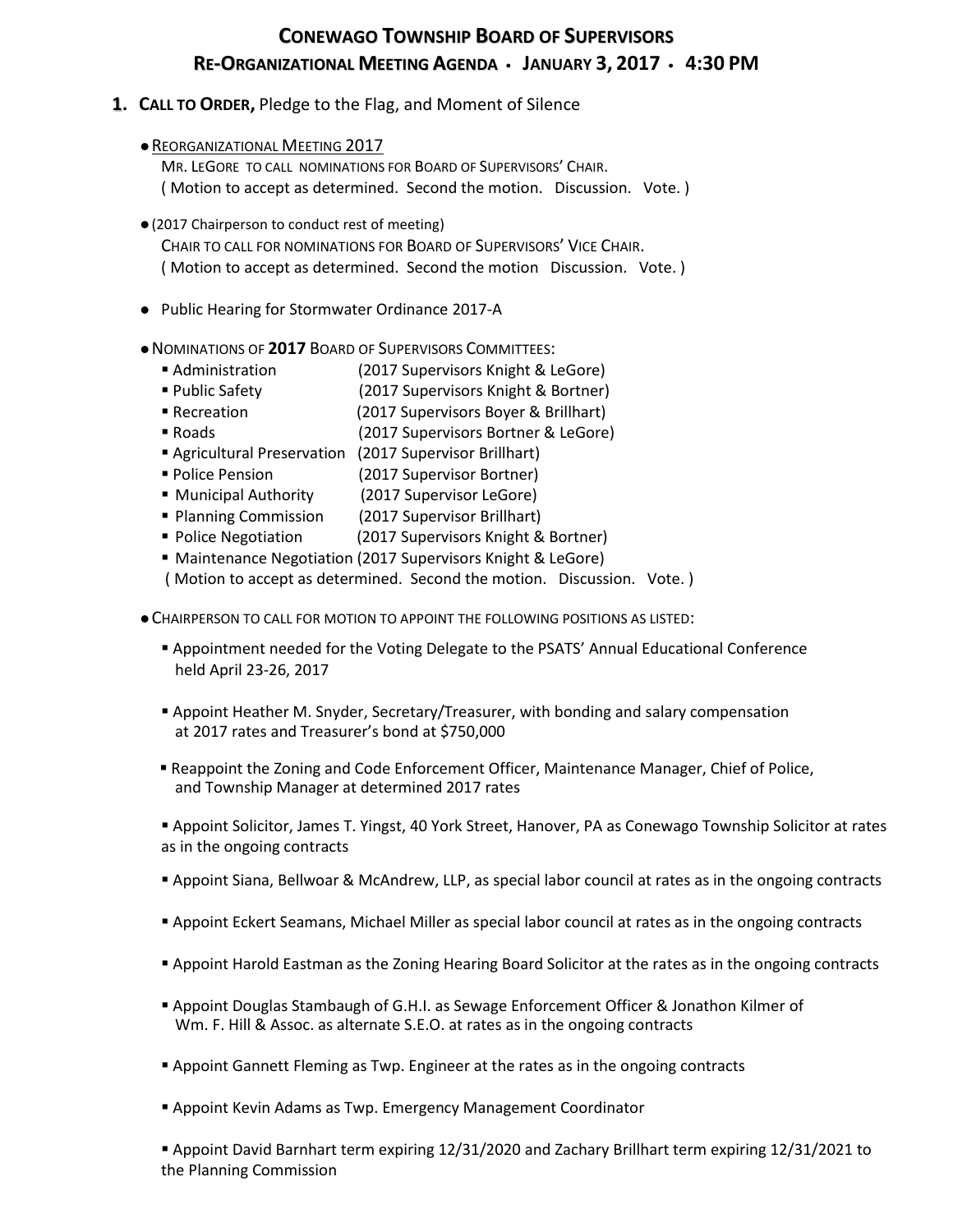- Appoint James Finecey to the Zoning Hearing Board term expiring 12/31/2021
- **Appoint Andrew Lawrence to the Municipal Authority term ending 12/31/2021**
- Appoint \_\_\_\_\_\_\_\_\_\_\_\_\_\_\_\_\_\_\_\_\_\_\_\_\_\_\_\_\_\_\_\_ to a full term of 6 years as an Elected Auditor.
- **Appoint** Appoint **All accords** to fulfill the position of Chair of the Vacancy Board.
- **Appoint for the 2017 audit, Stambaugh-Ness as the contracted C.P.A. for the purposes of** auditing the accounts of the Township consistent with the Second Class Twp. Code Section 917
- Reappoint York-Adams Tax Bureau as the collector of the Local Tax Enabling Act 32 (Earned Income & LST), Delinquent Per Capita
- Reappoint Heather M. Snyder as delegate and Barbara Krebs as alternate delegate to the Adams County Tax Collection Committee and to the York-Adams Tax Bureau
- Reappoint Barbara Krebs as delegate and David W. Arndt, Jr. as alternate delegate to the Adams County Council of Governments
- Reappoint Heather Snyder as the Township Right-to-Know Officer and David W. Arndt, Jr. as alternate Right-to-Know Officer
- Reappoint Planning Commission, Zoning Hearing Board, Elected Auditors, and Municipal Authority members at seated 2017 rates
- **NEW BUSINESS** 
	- Public Notice regarding 2017 meeting dates as published on December 24, 2016 in the Hanover Evening Sun and December 25, 2016 in the Gettysburg Times
	- **Fee Schedule, Resolution 2017-A**
	- **Tax Levy Resolution 2017-B**
	- **Payment of Operating Disbursements, Resolution 2017-C**
	- **Disposition of Records, Resolution 2017-D**
	- Holidays for regular full-time, non-unionized employees have been determined to be the following: New Year's Day, Good Friday, Memorial Day, Independence Day, Veterans' Day, Labor Day, Thanksgiving Day and the day after, and Christmas Day.

#### **2. OTHER BUSINESS**

- Letter Dated December 20, 2016- Potential Clean & Green Rollback for the 10 acre Parcel from Conewago Township to Utz Quality Foods.
- **Richard Fogle- Make a motion to release Public Improvements Obligations.**
- Stormwater Ordinance Make a motion to adopt Ordinance 2017-A.

#### **3. PUBLIC COMMENT**

#### **4. ANNOUNCEMENTS**

- **Elected Auditors Re-Organizational Meeting Cancelled**
- Zoning Hearing Board Re-Organizational and Regular Meeting To be determined
- Planning Commission Re-Organizational and Regular Meeting January 5, 2017 at 7:00 p.m.